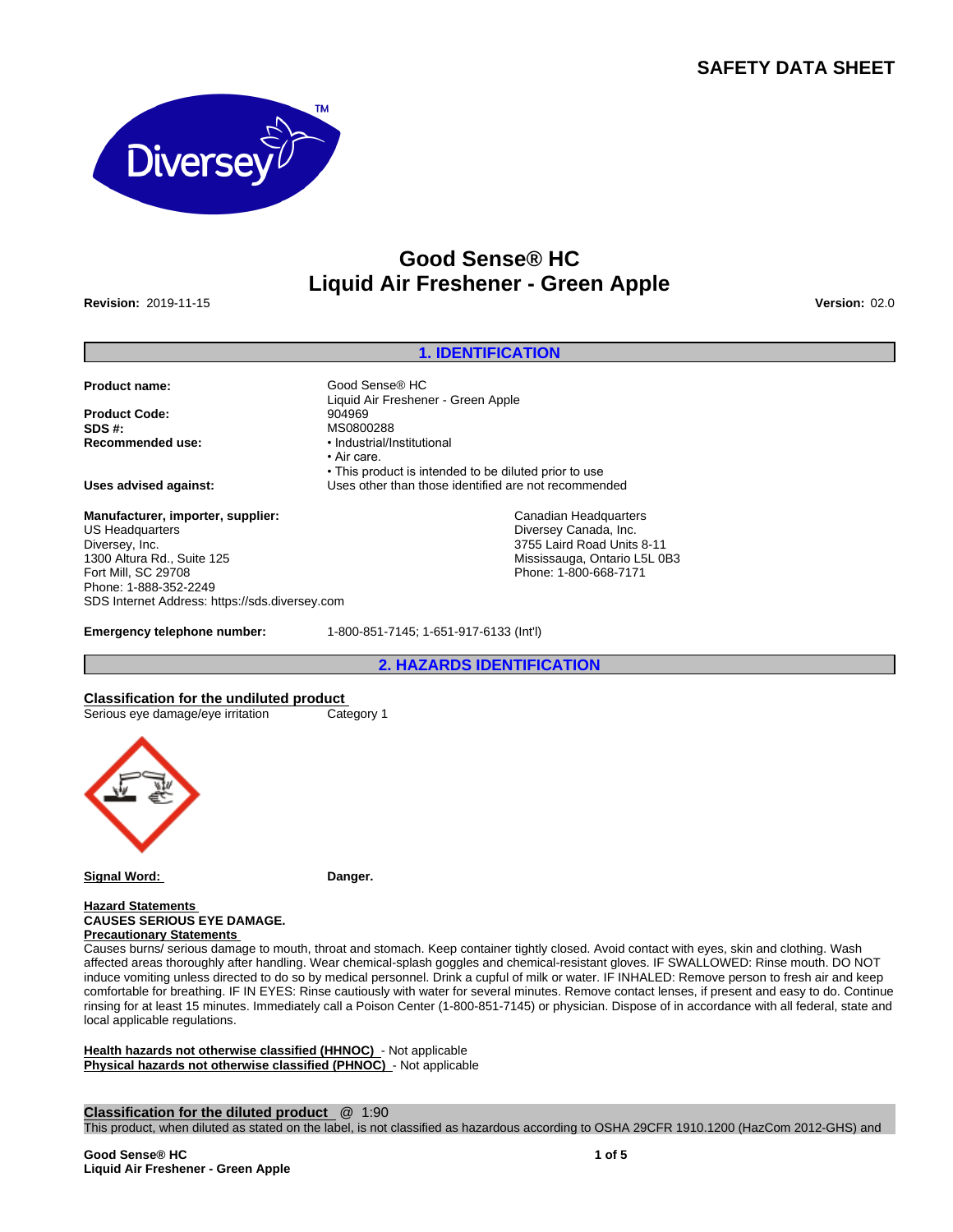**Hazard and Precautionary Statements** 

None required.

### **3. COMPOSITION/INFORMATION ON INGREDIENTS**

### **Classified Ingredients**

| Ingredient(s)                   | CAS#       | Weight %      |
|---------------------------------|------------|---------------|
| Alcohol, C9-C11, ethoxylated    | 68439-46-3 | 10 - 30%      |
| Sodium xylene sulfonate         | 1300-72-7  | $3 - 7%$      |
| Sodium dodecylbenzene sulfonate | 25155-30-0 | ' - 5%        |
| Dipropylene glycol              | 25265-71-8 | ' - 5%        |
| Allyl heptanoate                | 142-19-8   | $> 0.1 - 1\%$ |

\*Exact percentages are being withheld as trade secret information

### **4. FIRST AID MEASURES**

### **Undiluted Product:**

**Eyes:** IF IN EYES: Rinse cautiously with water for several minutes. Remove contact lenses, if present and easy to do. Continue rinsing for at least 15 minutes.

**Skin:** No specific first aid measures are required.

**Inhalation:** IF INHALED: Remove person to fresh air and keep comfortable for breathing.

**Ingestion:** IF SWALLOWED: Rinse mouth. DO NOT induce vomiting unless directed to do so by medical personnel. Drink a cupful of milk or water.

**Most Important Symptoms/Effects:** No information available.

**Immediate medical attention and special treatment needed** Not applicable.

**Aggravated Medical Conditions:** Persons with pre-existing skin disorders may be more susceptible to irritating effects.

### **Diluted Product:**

**Eyes:** Rinse with plenty of water. **Skin:** No specific first aid measures are required **Inhalation:** No specific first aid measures are required **Ingestion:** IF SWALLOWED: Call a Poison Center (1-800-851-7145) or doctor/physician if you feel unwell.

### **5. FIRE-FIGHTING MEASURES**

**Specific methods:** No special methods required<br> **Suitable extinguishing media:** The product is not flammable

The product is not flammable. Extinguish fire using agent suitable for surrounding fire. **Specific hazards:** None known. Corrosive material (See sections 8 and 10).

**Special protective equipment for firefighters:** As in any fire, wear self-contained breathing apparatus pressure-demand, MSHA/NIOSH (approved or equivalent) and full protective gear.

**Extinguishing media which must not be used for safety reasons:** No information available.

### **6. ACCIDENTAL RELEASE MEASURES**

**Environmental precautions and clean-up methods:**

**Personal precautions:** Put on appropriate personal protective equipment (see Section 8.). Clean-up methods - large spillage. Absorb spill with inert material (e.g. dry sand or earth), then place in a chemical waste container. Use a water rinse for final clean-up.

### **7. HANDLING AND STORAGE**

**Handling:** Avoid contact with skin, eyes and clothing. Wash thoroughly after handling. Do not taste or swallow. Product residue may remain on/in empty containers. All precautions for handling the product must be used in handling the empty container and residue. Avoid breathing vapors or mists. Use only with adequate ventilation. Remove and wash contaminated clothing and footwear before re-use. FOR COMMERCIAL AND INDUSTRIAL USE ONLY.

**Storage:** Keep tightly closed in a dry, cool and well-ventilated place.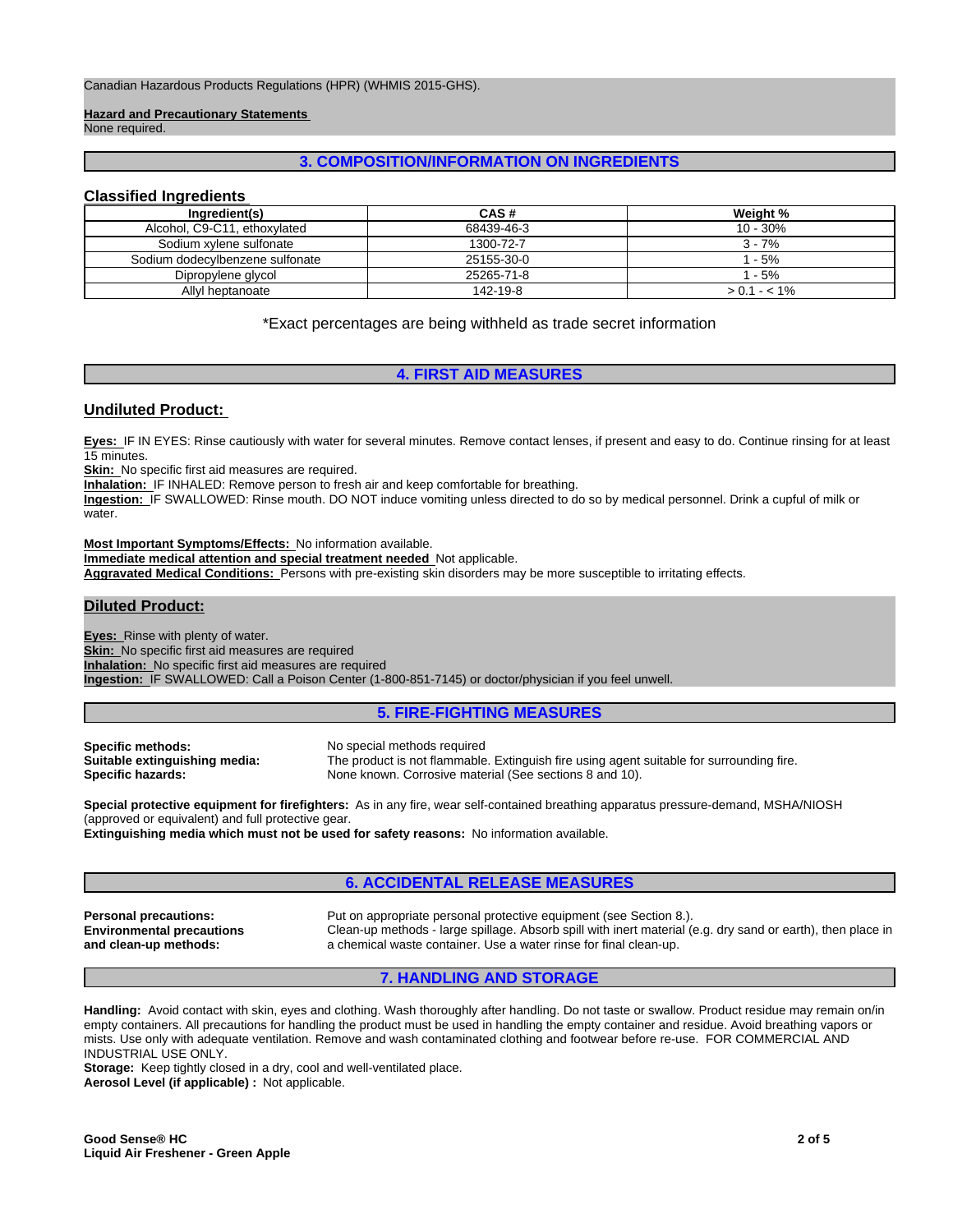### **8. EXPOSURE CONTROLS / PERSONAL PROTECTION**

**Exposure Guidelines:** This product, as supplied, does not contain any hazardous materials with occupational exposure limits established by the region specific regulatory bodies.

### **Undiluted Product:**

**Engineering measures to reduce exposure:** Good general ventilation should be sufficient to control airborne levels.

### **Personal Protective Equipment**

It is the responsibility of the employer to determine the potential risk of exposure to hazardous chemicals for employees in the workplace in order to determine the necessity, selection, and use of personal protective equipment.

| Eye protection:                | Chemical-splash goggles.                                               |
|--------------------------------|------------------------------------------------------------------------|
| Hand protection:               | Chemical-resistant gloves.                                             |
| Skin and body protection:      | No personal protective equipment required under normal use conditions. |
| <b>Respiratory protection:</b> | No personal protective equipment required under normal use conditions. |
| Hygiene measures:              | Handle in accordance with good industrial hygiene and safety practice. |

### **Diluted Product:**

**Engineering measures to reduce exposure:** Good general ventilation should be sufficient to control airborne levels.

### **Personal Protective Equipment**

**Eye protection:** No personal protective equipment required under normal use conditions. **Hand protection:** No personal protective equipment required under normal use conditions. **Skin and body protection:** No personal protective equipment required under normal use conditions. **Respiratory protection:** No personal protective equipment required under normal use conditions. **Hygiene measures:** Handle in accordance with good industrial hygiene and safety practice.

### **9. PHYSICAL AND CHEMICAL PROPERTIES**

**Explosion limits: - upper:** Not determined **- lower:** Not determined **Physical State: Liquid Color: Clear, Colorless Evaporation Rate:** No information available **Odor: Odor:** Apple Perfumed **Odor threshold:** No information available. **Boiling point/range:** Not determined **Melting point/range:** Not determined **Decomposition temperature:** Not determined **Autoignition temperature:** No information available **Solubility:** Completely Soluble **Solubility in other solvents:** No information available **Relative Density (relative to water):** 1.03 **Density:** 8.59 lbs/gal 1.03 Kg/L **Vanet Burger Constant Constant Constant Papor density:** No information available **Bulk density:** No information available **Bulk density:** No information available **Flash point (°F):** > 200 °F > 93 °C **Partition coefficient (n-octanol/water):** No information available **Viscosity:** 57 **Elemental Phosphorus:** 0.00 % by wt. **VOC:** 0.8 % <sup>\*</sup> **pH:** ≈7<br>**Flammability (Solid or Gas):** Not applicable **the convention of the Corrosic Sustained combustion:** Not applicable

# **Vapor pressure:** No information available. **Corrosion to metals:** Not corrosive to metals

### **Dilution pH:** 7.2 **Dilution Flash Point (°F):** > °F > 93.3 °C **VOC % by wt. at use dilution:** 0.009 %

\* - Title 17, California Code of Regulations, Division 3, Chapter 1, Subchapter 8.5, Article 2, Consumer Products, Sections 94508

### **10. STABILITY AND REACTIVITY**

**Reactivity:** Not Applicable Stability: Not Applicable Stability: **Hazardous decomposition products:**<br>Materials to avoid: **Conditions to avoid:** No information available.

The product is stable<br>None reasonably foreseeable. Do not mix with any other product or chemical unless specified in the use directions.

### **11. TOXICOLOGICAL INFORMATION**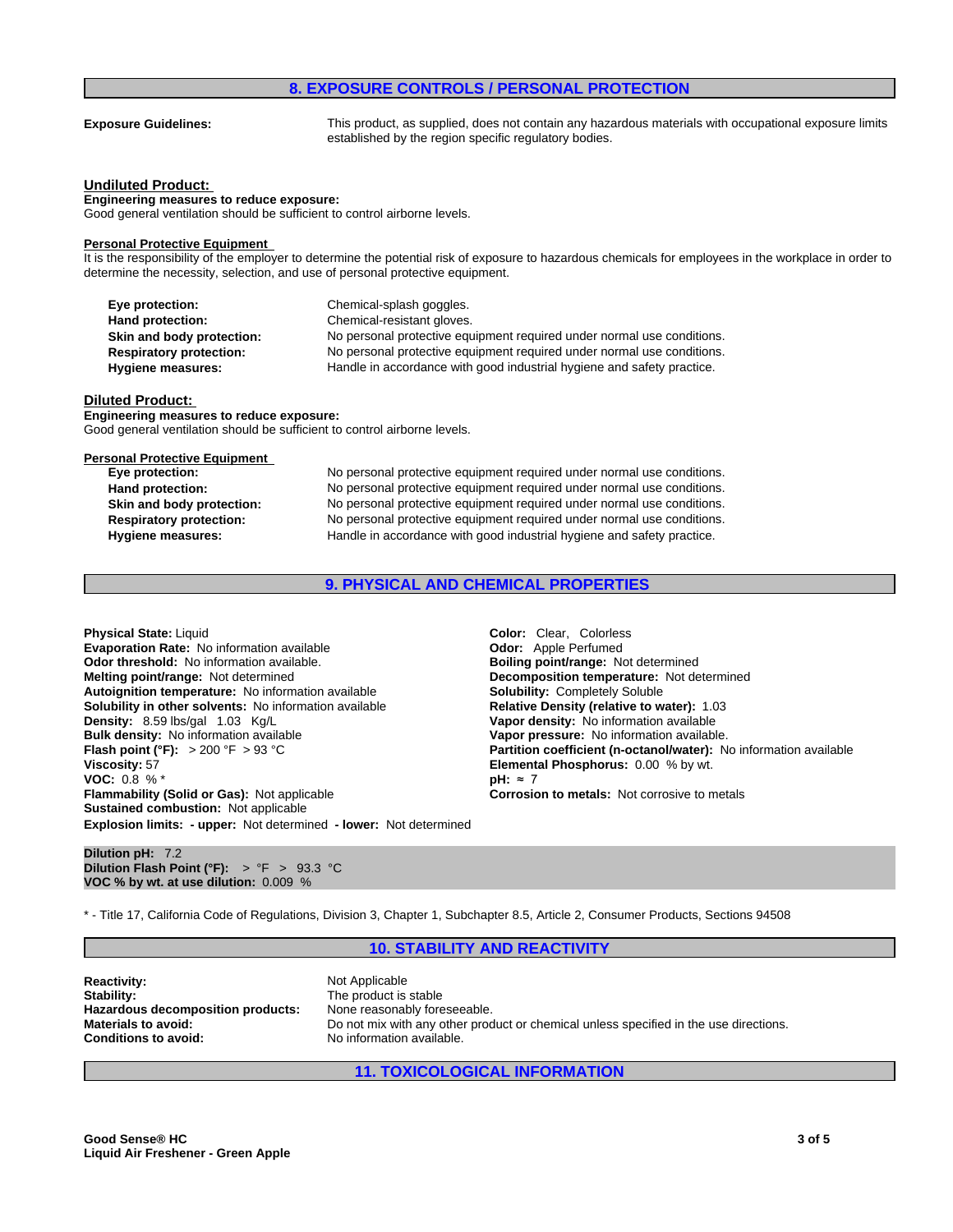### **Information on likely routes of exposure:**

Skin contact, Inhalation, Ingestion, Eye contact

### **Delayed, immediate, or chronic effects and symptoms from short and long-term exposure**

**Skin contact:** Unlikely to be irritant in normal use.

**Eye contact:** Corrosive. Causes serious eye damage. Symptoms may include pain, burning sensation, redness, watering, blurred vision or loss of vision.

**Ingestion:** Causes burns/ serious damage to mouth, throat and stomach. Symptoms may include stomach pain and nausea. **Inhalation:** May cause irritation and corrosive effects to nose, throat and respiratory tract. Symptoms may include coughing and difficulty breathing.

**Sensitization:** No known effects.

**Target Organs (SE):** None known

**Target Organs (RE):** None known

### **Numerical measures of toxicity ATE - Oral (mg/kg):** 4600 **ATE - Inhalatory, vapors (mg/l):** >50

### **12. ECOLOGICAL INFORMATION**

**Ecotoxicity:** No information available.

**Persistence and Degradability:** No information available.

**Bioaccumulation:** No information available.

### **13. DISPOSAL CONSIDERATIONS**

**Waste from residues / unused products (undiluted product):** This product, as sold, if discarded or disposed, is not a hazardous waste according to Federal regulations (40 CFR 261.4 (b)(4)). Under RCRA, it is the responsibility of the user of the product to determine, at the time of disposal, whether the waste solution meets RCRA criteria for hazardous waste. Dispose in compliance with all Federal, state, provincial, and local laws and regulations.

**Waste from residues / unused products (diluted product):** This product, when diluted as stated on this SDS, is not a hazardous waste according to Federal regulations (40 CFR 261.4 (b)(4)). Under RCRA, it is the responsibility of the user of the product to determine, at the time of disposal, whether the waste solution meets RCRA criteria for hazardous waste. Dispose in compliance with all Federal, state, provincial, and local laws and regulations.

**RCRA Hazard Class (undiluted product):** Not Regulated **RCRA Hazard Class (diluted product): Not Regulated Contaminated Packaging:** Do not re-use empty containers.

**14. TRANSPORT INFORMATION**

**DOT/TDG/IMDG:** The information provided below is the full transportation classification for this product. This description does not account for the package size(s) of this product, that may fall under a quantity exception, according to the applicable transportation regulations. When shipping dangerous goods, please consult with your internal, certified hazardous materials specialist to determine if any exceptions can be applied to your shipment.

### **DOT (Ground) Bill of Lading Description:** NOT REGULATED

**IMDG (Ocean) Bill of Lading Description:** NOT REGULATED

### **15. REGULATORY INFORMATION**

### **International Inventories at CAS# Level**

All components of this product are listed on the following inventories: U.S.A. (TSCA), Canada (DSL/NDSL).